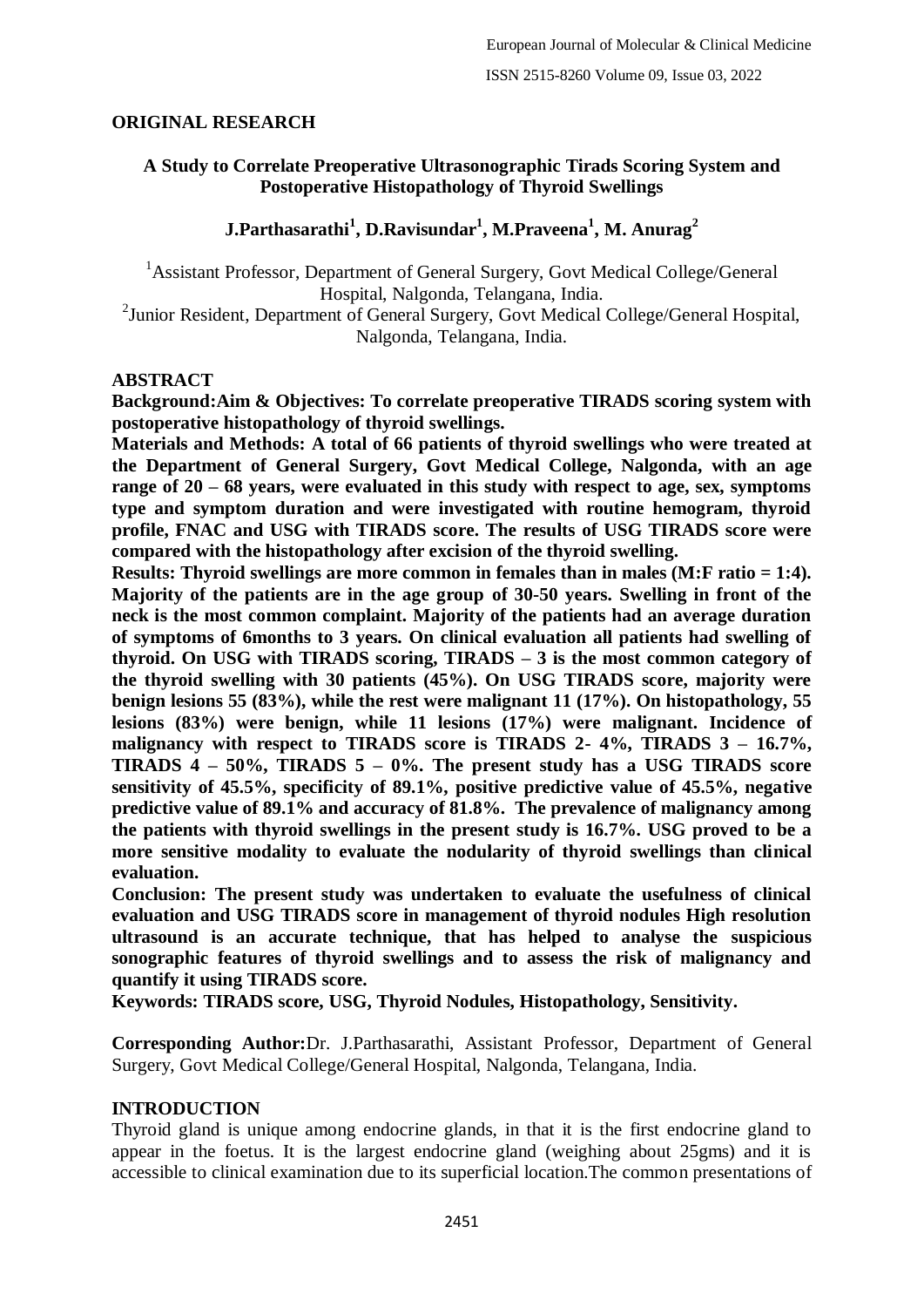thyroid nodules are swelling, pressure symptoms or signs of toxicity. Thyroid nodules can be solitary or dominant. The importance of solitary nodules lies in the high risk of malignancy as compared to other types. Clinical presentation alone might not be sufficient to distinguish benign lesions from malignant lesions. Complications of surgery include injury to RLN, hypoparathyroidism (transient or permanent), need for life long thyroid hormone replacement therapy, and recurrence in case of malignancy. The investigative modalities for thyroid disease include thyroid function tests, thyroid antibody titres, isotope scans, ultrasonography, fine needle aspiration cytology. Cytology and histopathology are the gold standard investigations for any thyroid nodule.

Autopsy studies have demonstrated presence of thyroid nodularity in 37% of general population. Incidence of clinically detectable thyroid nodules is 4-5%. It is 4-5 times more common in women than men. The incidence of malignancy in solitary thyroid nodules ranges from 10-30%, whereasthe overall incidence of thyroid malignancy in general population

is about 5%. India has one the world's largest goiter belt in the sub-Himalayan region with approximately 55 million cases to be affected with endemic goiter.

Ultrasonography has the advantages of portability, cost effectiveness, non-invasiveness and lack of ionizing radiation.High resolution ultrasonography is being increasingly employed for imaging of superficial structures like the thyroid gland in exquisite detail. The improved resolution available with modern day high frequency transducers allows appreciation of disease process much before clinical detection. Even in established disease, the characterization by ultrasound is extremely useful. To standardize ultrasonographic findings, TIRADS classification can be used. This scoring system categorizes thyroid nodules into 6 classes based on certain sonographic features and can help in differentiation of benign nodules from malignant nodules. Nevertheless, ultrasonography has its own limitations which include observer variations, overlapping of findings, equipment resolution.

This study attempts to use the TIRADS scoring system to categorize thyroid swellings into benign and malignant lesions, and compares it with histopathology.

# **Aim of the Study**

To correlate preoperative TIRADS scoring system with postoperative histopathology of thyroid swellings

# **Objectives of the study:**

- To score the patients of thyroid swellings using ultrasonographic TIRADS scoring system.
- To compare the TIRADS score with postoperative histopathology report of thyroid swellings.

# **MATERIALS & METHODS**

The study includes the patients admitted in the surgical wards of Govt General Hospital from to for treatment of thyroid diseases.

**Study design:**A prospective study

**Place**:Govt General Hospital, Nalgonda

**Study period:**12 months (December 2019-November 2020)

**Source of data:**Patients with thyroid swelling having admitted for thyroid surgery in the wards of Department of General Surgery, Govt General Hospital, Nalgonda during the study period

**Sample size:**66

### **Inclusion criteria**

This study includes all patients of thyroid swellings who are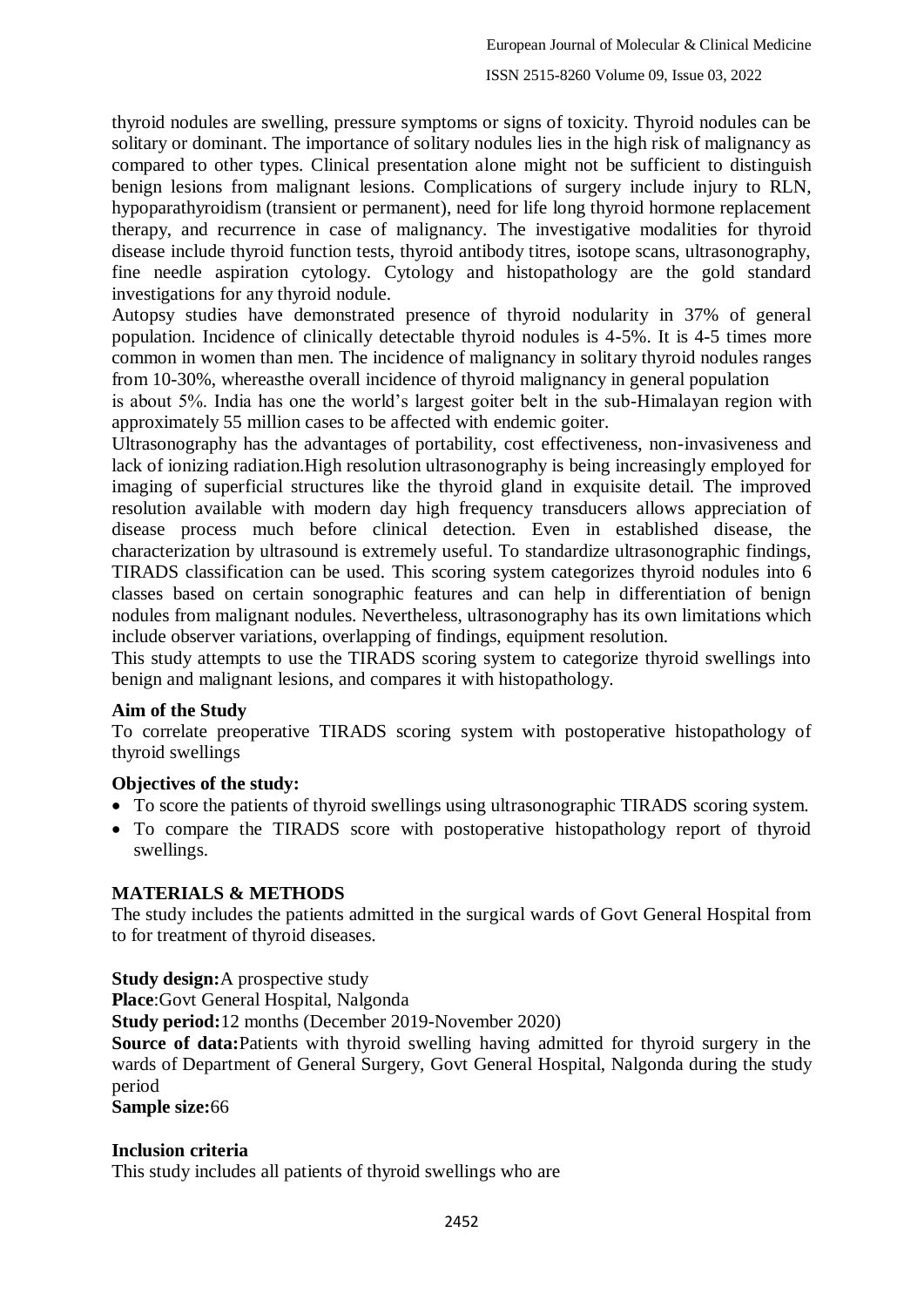ISSN 2515-8260 Volume 09, Issue 03, 2022

- 1. Age between 20 years and 70 years
- 2. Euthyroid status

# **Exclusion criteria**

This study excludes all the patients of thyroid swellings who are

- 1. Age >70 years and <20 years
- 2. Hyperthyroid or hypothyroid status
- 3. Patients with comorbidities of uncontrolled hypertension, diabetes mellitus, heart failure, liver failure, renal failure

# **Procedure**

Patients with goiter were evaluated clinically. Relevant aspects of patients history including age, sex, rapidity of growth, recent onset of hoarseness, dysphagia, dyspnoea, symptoms of hypo or hyperthyroidism, h/o head and neck irradiation, family history of endocrine diseases were included.

Physical examination to determine whether the gland was diffusely enlarged, solitary, nodular or multinodular with symmetric or asymmetric enlargement was done. In nodular swelling, the size, shape, consistency, location and mobility were assessed. The patient was also examined for the presence of cervical lymphadenopathy.A TFT and a USG were performed were performed using a 7.5MHz high frequency linear array transducer. HPE was done in the Department of Pathology, Osmania General Hospital. The USG findings were used to stratify the thyroid swellings into various TIRADS classes and correlated with HPE diagnosis.

# **RESULTS**

The results of the present study of the 65 patients with their TIRADS score and HPE is as follows:

| Age (in years) | <b>Male</b> | Female | <b>Total</b> |
|----------------|-------------|--------|--------------|
| 20 to 29       |             | 14     | 14           |
| 30 to 39       |             | 12     | 19           |
| 40 to 49       |             | ⇁      | 21           |
| 50 to 59       |             | 8      |              |
| 60 to 70       |             |        |              |
| Total          | 13          | 53     | 66           |

# **Table 1: Age and sex distribution**

The age range of the present study is 20-68 years, with a median age of 39.5 years. Majority of the patients were in the age group of 40-49 years.

Majority of the patients in this study were females, accounting for 80% (53) of the total sample size. The male to female ratio in the current study is 1:4.

| Table 2. THREDD SCOTE IT equency |             |               |              |
|----------------------------------|-------------|---------------|--------------|
| <b>TIRADS</b> score              | <b>Male</b> | <b>Female</b> | <b>Total</b> |
| TIRADS 2                         |             |               |              |
| <b>TIRADS 3</b>                  |             |               | 30           |
| <b>TIRADS 4</b>                  |             |               | 10           |
| TIRADS <sub>5</sub>              |             |               |              |

#### **Table 2: TIRADS score frequency**

In the present study, total number of benign lesions as per TIRADS score is 55 (83%), while the total number malignant lesions are 11 (17%). In the present study, the suspicion or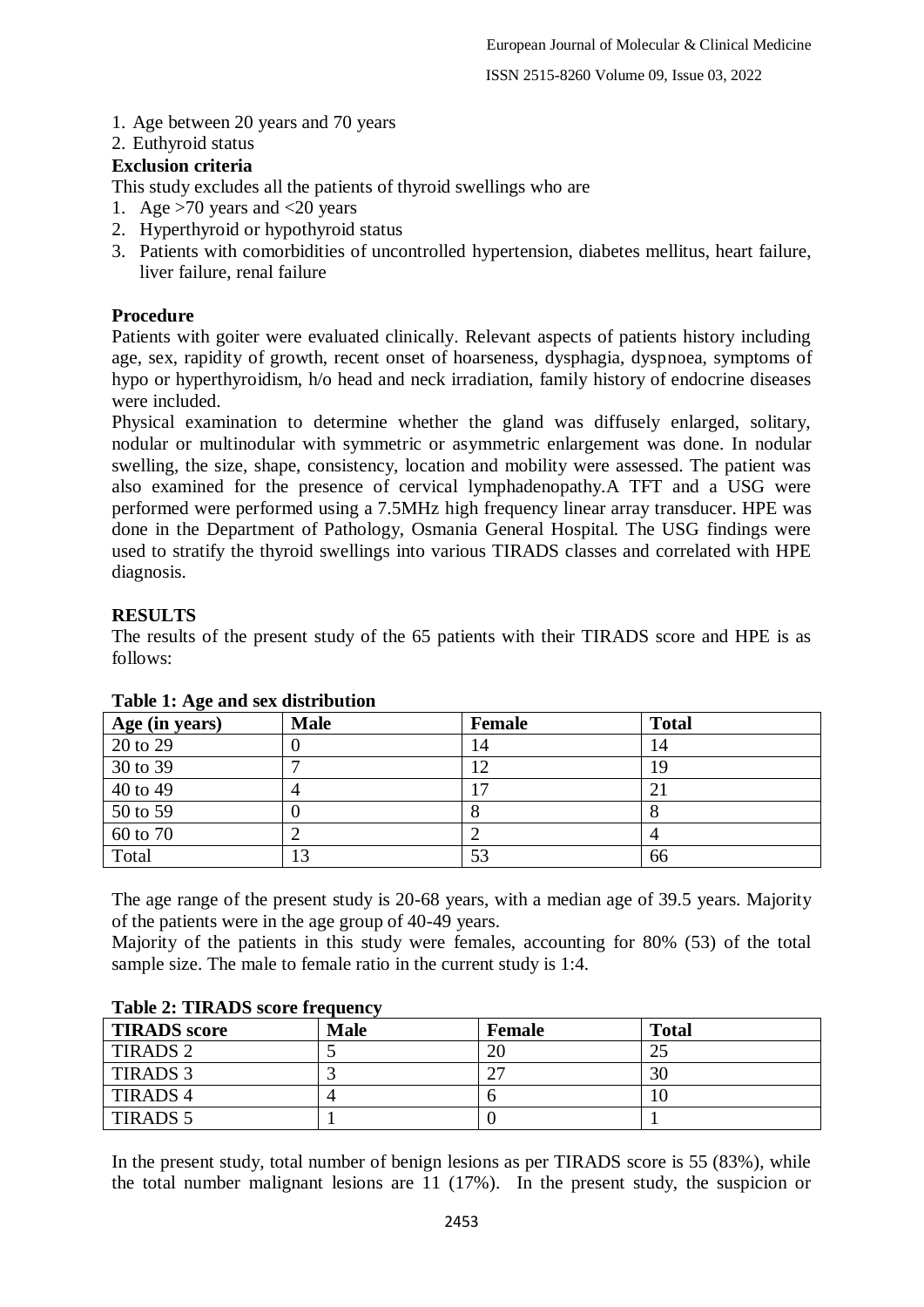features of malignancy with respect to gender, as per TIRADS score is higher in males (38%) when compared to females  $(11\%)$ .

# **Histopathological findings**

Of the 66 thyroid swellings that were included in the present study, the number of benign swellings were 55 (83%), and the number of malignant swellings were 11 (17%).

## **Table 3: HPE diagnosis**

| Nature of pathology | <b>Number of cases</b> | <b>Percentage</b> |
|---------------------|------------------------|-------------------|
| Benign              | JJ                     | 83%               |
| Malignant           |                        | 7%                |

## **Benign lesions on HPE**

### **Table 4: Histopathology – benign diseases**

| <b>Benign pathology</b> | <b>Male</b> | Female | <b>Total</b> | <b>Percentage</b> |
|-------------------------|-------------|--------|--------------|-------------------|
| Nodular hyperplasia     | 4           | 18     | 22           | 40%               |
| Multinodular goiter     |             |        | 6            | 11%               |
| Colloid goiter          |             |        |              | 9%                |
| Hashimoto's thyroiditis |             | 13     | 13           | 24%               |
| Hurthle cell adenoma    |             |        |              | 5%                |
| Follicular adenoma      |             |        |              | 9%                |
| Parathyroid adenoma     |             |        |              | 2%                |

The most frequent benign diagnosis of the present study is Nodular hyperplasia, followed by Hashimoto's thyroiditis. All the cases of Hashimoto's thyroiditis were seen in female patients in this study.

# **Malignant lesions on HPE**

### **Table 5: Histopathology – malignant diseases**

| –…<br><b>Malignant pathology</b> | <b>Males</b> | <b>Females</b> | <b>Total</b> | <b>Percentage</b> |
|----------------------------------|--------------|----------------|--------------|-------------------|
| Papillary thyroid carcinoma      |              |                |              | 64%               |
| Medullary thyroid carcinoma      |              |                |              | 18%               |
| Anaplastic thyroid carcinoma     |              |                |              | 18%               |

The most frequent malignant lesion, in the present study is PTC. There is an equal gender distribution of PTC and ATC in the present study. All cases of MTC were seen in female patients. M:F ratio 1:1.75.

# **Table 6: Correlation of TIRADS score with HPE**

| <b>TIRADS</b> score | <b>Histopathology report</b> |                  | <b>Total</b> |
|---------------------|------------------------------|------------------|--------------|
|                     | <b>Benign</b>                | <b>Malignant</b> |              |
| <b>TIRADS 2</b>     | 24                           |                  | 25           |
| <b>TIRADS 3</b>     | 25                           |                  | 30           |
| <b>TIRADS 4</b>     |                              |                  | 10           |
| <b>TIRADS 5</b>     |                              |                  |              |
| Total               | 55                           |                  | 66           |

In the present study, most of the benign cases were categorized as TIRADS 2 or TIRADS 3 (total percent: 89%). Only one lesion was categorized as TIRADS 5, and it was diagnosed to be MNG. There is an equivocal categorization with respect to malignant lesions in the present study, with almost half the lesions being categorized as benign and the other half malignant. Sensitivity, Specificity, Positive predictive value, Negative predictive value and Accuracy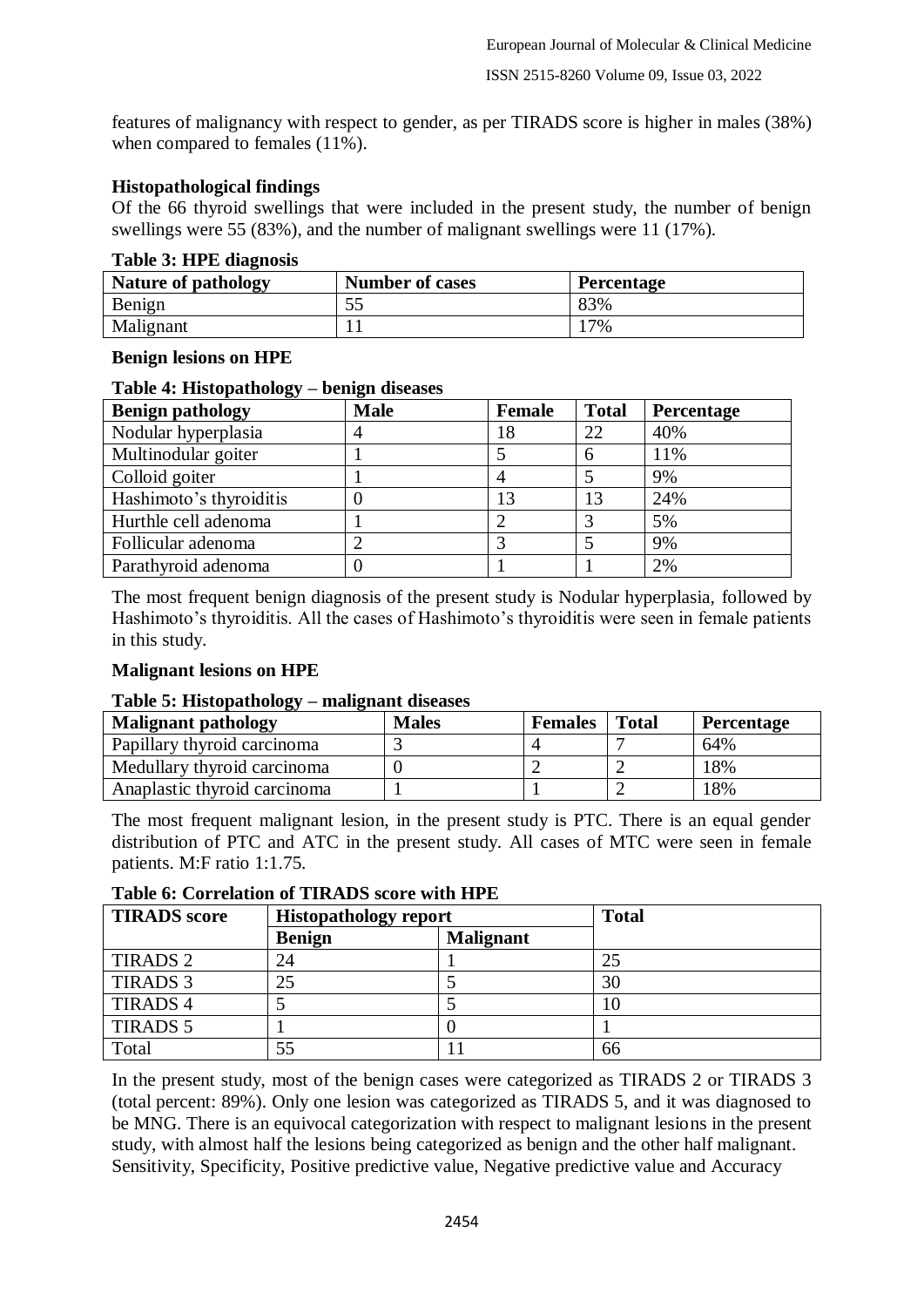The parameters of sensitivity, specificity, positive predictive value, negative predictive value, accuracy of TIRADS score versus HPE was calculated for the present study using the data from following table:

| Tuble 11 Denbitrity and specificity of biamginant and Foll manghami |                        |                      |  |  |
|---------------------------------------------------------------------|------------------------|----------------------|--|--|
|                                                                     | <b>Malignant</b>       | Non-malignant        |  |  |
| <b>TIRADS 4/ TIRADS 5</b>                                           | $5$ (true positive-TP) | 6(false positive-FP) |  |  |
| <b>TIRADS 2/ TIRADS 3</b>                                           | 6(false negative-FN)   | 49(true negative-TN) |  |  |
| $= TP/(TP + FN) \times 100$<br>Sensitivity<br>$=5/(5+6) \times 100$ |                        |                      |  |  |
| Sensitivity = $45.5\%$                                              |                        |                      |  |  |
| $=TN/(TN + FP) \times 100$<br>Specificity                           |                        |                      |  |  |
| $=49/(49+6)$ x 100                                                  |                        |                      |  |  |
| $\sim$<br>$\bullet$ $\bullet$ $\bullet$ $\bullet$<br>00.101         |                        |                      |  |  |

**Table 7: Sensitivity and specificity of Malignant and Non-malignant**

# **Specificity = 89.1%**

Positive predictive value  $=TP/(TP + FP) \times 100$  $=5/(5+6) \times 100$ 

**Positive predictive value = 45.5%**

Negative predictive value  $=TN/(TN + FN) \times 100$  $=49/(49+6)$  x 100

**Negative predictive value = 89.1%**

Accuracy of the test  $= (TP+TN) / (TP+TN+FP+FN) \times 100$  $= (5+49)/(5+49+6+6) \times 100$ 

#### **Accuracy = 81.8%**

Prevalence  $=$   $(TP+FN) / (TP+TN+FP+FN) \times 100$  $= (5+6) / (5+49+6+5)$ 

### **Prevalence = 16.7%**

It should be noted that this prevalence value denotes the prevalence of the malignant disease among the total number of thyroid swellings that were treated at Osmania General Hospital. It does not denote the trueprevalence of thyroid diseases or malignancies in the general population.



**Figure 1: Clinical photographs of thyroid swellings INTRAOP Photographs**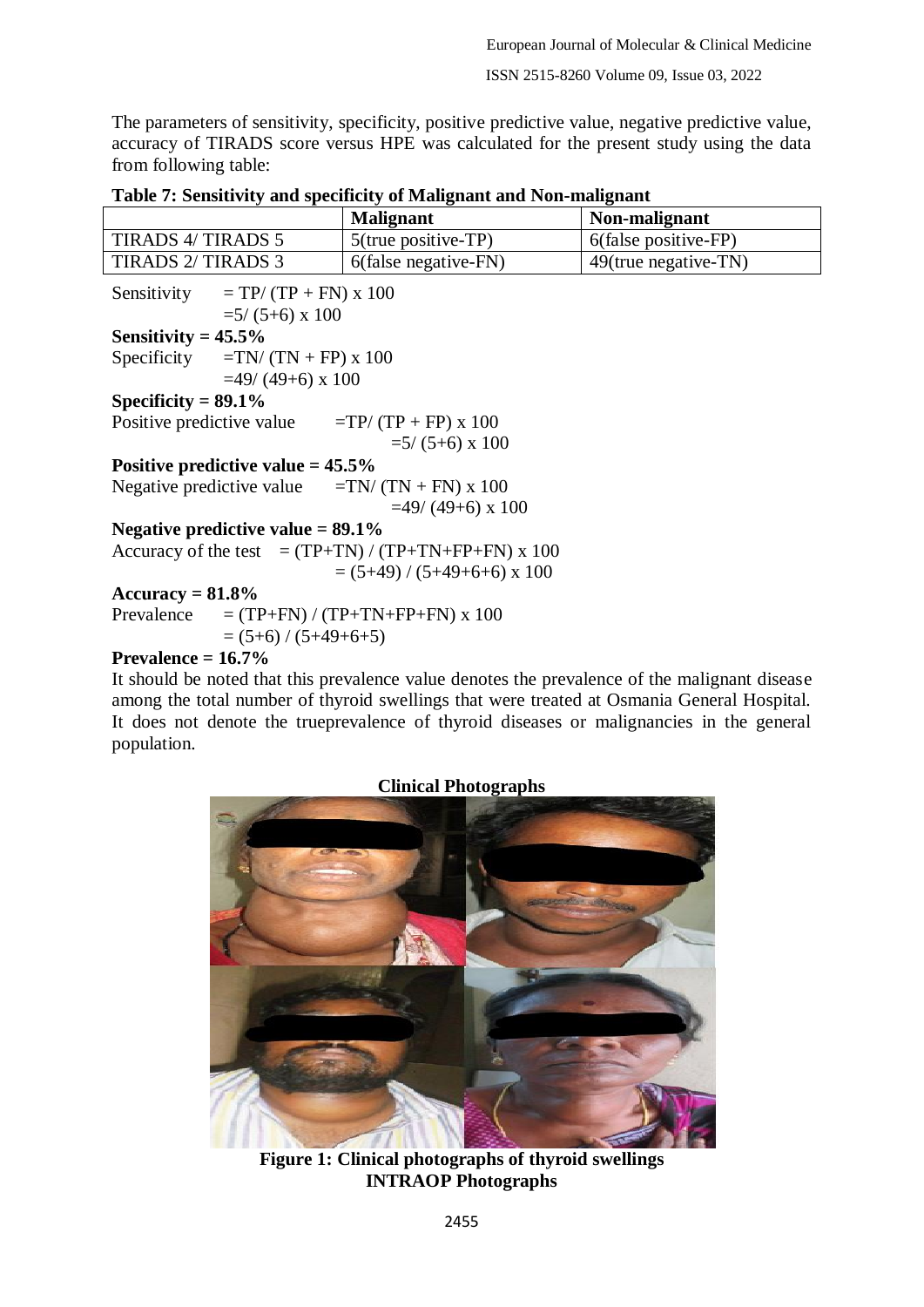

**Figure 2: Intraoperative photographs of thyroid swellings**

# **DISCUSSION**

Thyroid swellings are one of the common diseases that present to the surgical OPD. Knowledge of the various diseases that affect the thyroid gland is important for proper and timely diagnosis and intervention. The patients may present with a wide spectrum of symptoms that may range from cosmetic deformity to compressive symptoms of trachea, oesophagus and RLN causing hoarseness of voice. The swelling of thyroid may be solitary or dominant within a multinodular goiter. The incidence of thyroid nodules has shown an increasing trend in the past decade, mainly due to the reason of better understanding of the disease process and advanced imaging modalities.<sup>[1-5]</sup>

The present study deals with the clinical evaluation, USG along with TIRADS scoring of the thyroid swelling and its correlation to the post-operative HPE. <sup>[6]</sup>

The present study shows the age range of patient as 20-68 years, with a median age of 39.5 years. A study conducted by Tabagchali et al,<sup>[7]</sup> in 2000 had an age range of  $8.5 - 85$  years, with a median age of 48 years. Sekhri et al in  $2001$ ,  $^{[8]}$  had a median age of 33.9 years with the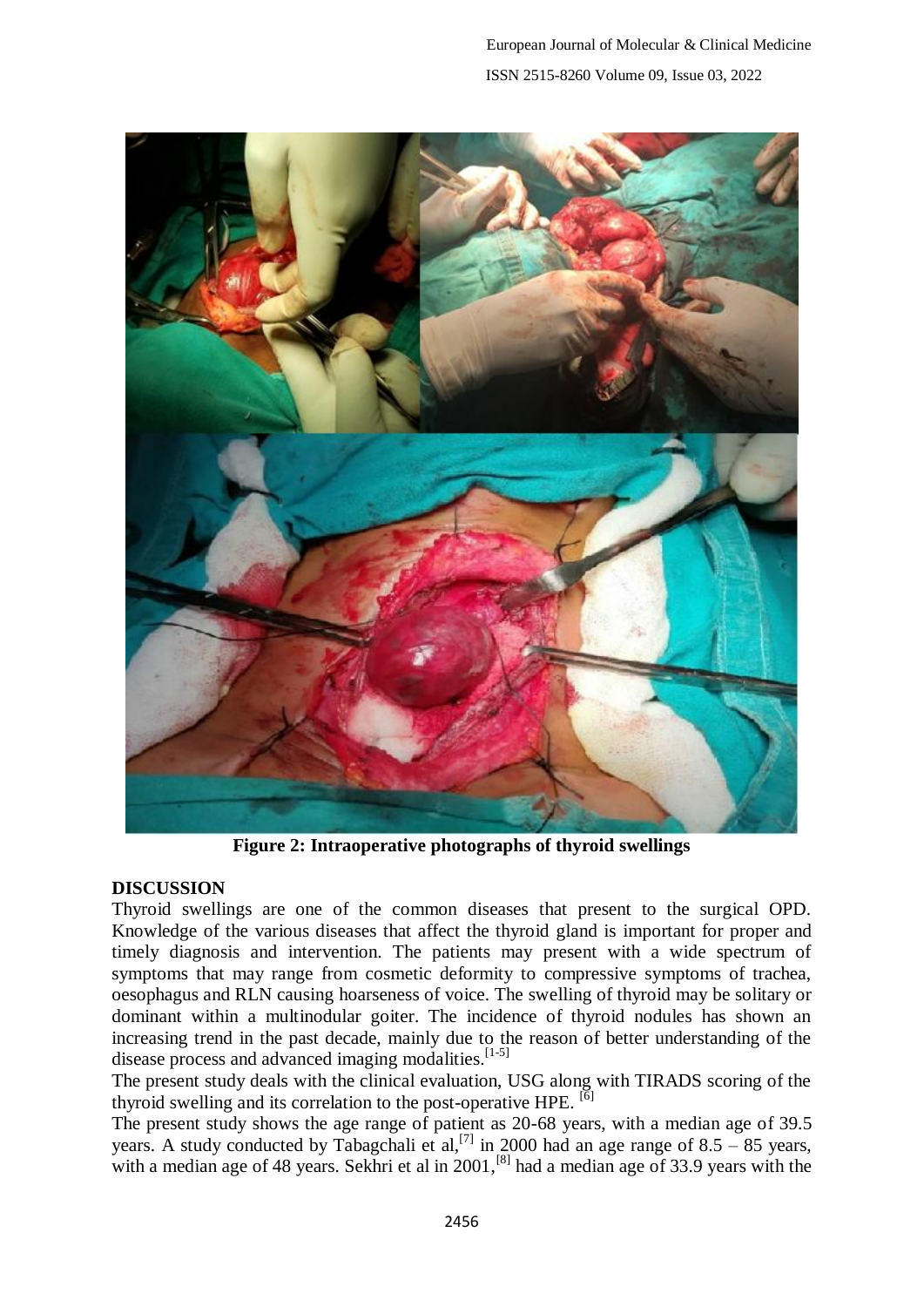range of 9-70 years. Another conducted by Jose RJ et al 9 in 2002, had a median age of 35.5 years with a range of 17-65 years. Afroze N et al 10 study in 2002, the median age was 40.2 years with the range of age in the study group being  $16-78$  years.<sup>[9]</sup> Mitra et al in 2002 study, showed a median age of 39.6 years and a range of 16-70 years.<sup>[10]</sup> Thus, the above data shows that the median age of presentation in the present study is comparable to the other studies, especially the study by Mitra R B et al.  $[10]$ 

| THOIC OF THE THIRD HIM INCHMIN WE'LL GILLER DIRECTED |                       |  |  |
|------------------------------------------------------|-----------------------|--|--|
| Range of age (in years)                              | Median age (in years) |  |  |
| $8.5 - 85$                                           | 48                    |  |  |
| $9 - 70$                                             | 33.9                  |  |  |
| $17 - 65$                                            | 35.5                  |  |  |
| 16-78                                                | 40.2                  |  |  |
| $16 - 70$                                            | 39.6                  |  |  |
| $20 - 68$                                            | 39.5                  |  |  |
|                                                      |                       |  |  |

**Table 8: Age range and median age of different studies**

Although the overall median age of presentation of thyroid swellings is 39.5 years, the median age of presentation for thyroid malignancy is 38 years in this study. The range was 20-68 years, which is equal to over range of the study.

The number of male patients in the present study was 13 (20%) and the number of female patients is 53 (80%), indicating a male to female ratio of 1:4.1. This gave the male to female ratio of 1:3.6. Sekhri et al,<sup>[8]</sup> had a sample size of 300 individuals comprising of 44 males and 256 females, which obtained a male to female ratio of 1:6. Tabagchali et al,  $\left[7\right]$  study included 239 patients, with 26 males and 213 females, which stated the male to female ratio to be 1:8.2. Jose R M et al,<sup>[9]</sup> had a relatively smaller study group of 16 male patients and 82 female patients, a total of 98 patients. The study reported a male to female ratio of 1:5.1. A recent study by Afroze et al,  $\left[10\right]$  had 48 males and 122 females, a total of 170 cases. This study obtained a male to female ratio of 1:2.54.

The male to female ratio in thyroid malignancy in the present study is 1:1.75. The ratio for papillary thyroid carcinoma, in the present study is 1:1.33, while that for anaplastic carcinoma was 1:1. All the patients of medullary carcinoma of thyroid were females in this study, thus the male to female ratio couldn't be quantified.

The most common presentation in the present study is the presence of a neck swelling in front of the neck. The second most common symptom in this study is dysphagia. The majority of the patients presented within the duration of 6months to 3years from the onset of the first symptom. The other symptoms as evaluated by this study, in decreasing order of frequency are pain associated with the swelling, hoarseness or change in character of voice and dyspnoea. It is emphasized that this study excluded any patients who were hyperthyroid or hypothyroid clinically and biochemically. An important aim is to identify the benign lesions from the malignant lesions as a part of clinical examination. The rule of 12s can be useful in such evaluation.

The thyroid nodules on USG were subdivided in to 3 groups – benign, suspicious and malignant on the basis of various ultrasonographic features. The features suggestive of malignancy on USG are – hypoechoic pattern, incomplete peripheral halo, irregular margins, internal micro calcifications, presence of cervical lymphadenopathy, and peripheral degeneration in the mixed nodules. The features suggestive of benign disease process on USG are – halo sign (transonic uniform rim surrounding the mass), variable echogenicity, multi nodularity, large cystic lesion, diffusely nodular lesion homogenous gland, and peripheral calcification.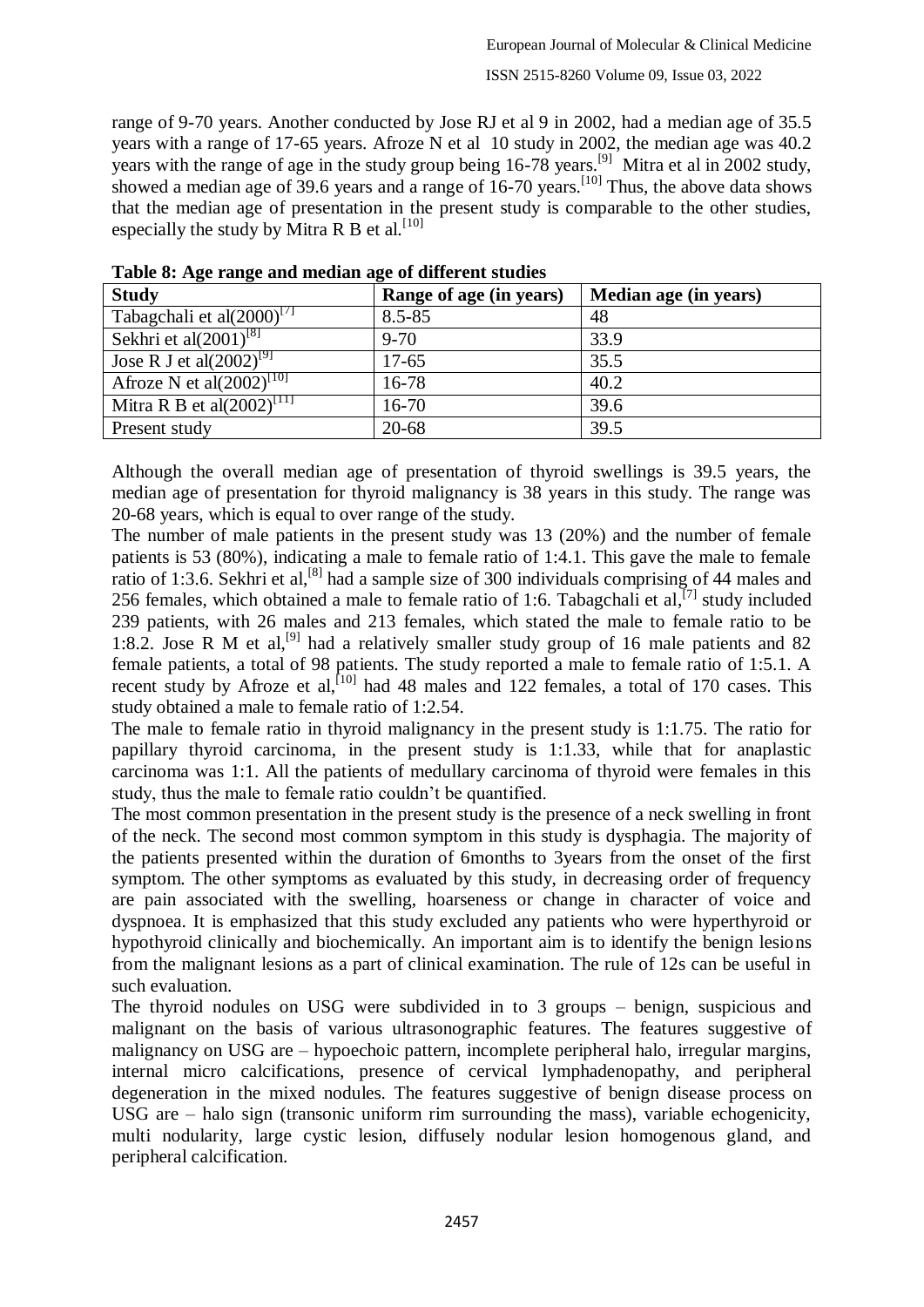#### ISSN 2515-8260 Volume 09, Issue 03, 2022

In the present study, out of 11 cases that were diagnosed to be malignant on USG, 5 cases were confirmed to have malignancy on histopathology and the remaining 6 cases were found to be benign lesions. In 5 cases, where ultrasonogram gave a diagnosis of benign lesion, the histopathology differed to be malignant.

Takashima et al reported a series of microcalcifications with a specificity of 93% and positive predictive value of 70% for cancer, albeit with a sensitivity of only  $36\%$ .<sup>[12]</sup>

The sensitivity of the preoperative diagnosis was 86.5% for patients with non-follicular neoplasms, and 18.2% for patients with follicular neoplasms. The specificity was 92% and  $89\%$  respectively. In Kamaljit Kaur et al study, <sup>[13]</sup> they found the sensitivity and specificity of ultrasonography to be 71.4% and 77.7% respectively, for differentiation of benign nodules from malignant nodules. They interpreted an ultrasonography report as suggestive of malignancy if the nodule was solid or a mixed solid-cystic variety and a hypo-echoic and non-haloed lesion. They emphasized that the ultrasonography has added advantage of allowing the whole gland to be examined rather than the dominant nodule but was limited by the fact that no features were pathognomonic of malignancy, so it should be regarded as a complementary investigation, rather than an alternative or replacing investigation to fine needle aspiration cytology, in the management of thyroid nodules. Jones et al (1990),<sup>[12]</sup>found the sensitivity and specificity of ultrasonography to be 75% and 61% respectively.

In the present study, the sensitivity and specificity of ultrasonography and TIRADS scoring in detection of malignancy was found to be 45.5% and 89.1%.

| <b>Study</b>             | <b>Sensitivity</b> | <b>Specificity</b> |
|--------------------------|--------------------|--------------------|
| Jones et al $^{[12]}$    | 75%                | 61%                |
| Kamaljitkaur et al, [13] | 71.4%              | 77.7%              |
| Present study            | 45.5%              | 89.1%              |

**Table 9: Sensitivities and specificities of different studies**

It has been a consistent observation according to published literature, that the risk of thyroid cancer is less with multiple nodules than with solitary nodules. High-resolution real time ultrasonography is far better than clinical examination in detecting thyroid nodularity. Jones et al  $12$  have shown that the prevalence of multi-nodularity in clinically solitary thyroid nodules is between 20% to 40%, and it has been observed that for a thyroid nodule to be detected by palpation, it must be at least 1cm in diameter, while ultrasonography can detect nodules as small as 3mm in diameter.

In the present study, there were 7 patients of PTC, 2 patients of MTC and 2 patients of ATC.

Among the patients of PTC, 4 patients (57%) underwent total thyroidectomy as the primary surgery. The other 3 patients (43%) underwent limited thyroid resections which include 2 hemithyroidectomies (29%) and 1 subtotal thyroidectomy (14%), due to pre-operative misdiagnosis of a benign condition. All the patients with limited thyroid resections underwent completion thyroidectomy and were placed on levothyroxine replacement therapy with suppressive dose for suppression of TSH to levels below 0.1 to 0.5 mIU/L without causing symptoms of hyperthyroidism.

The two patients of MTC underwent total thyroidectomy as their primary surgery. Both the patients were placed on thyroid replacement therapy.

Both the patients who were diagnosed as ATC, underwent limited thyroid resections, one patient underwent hemithyroidectomy while

subtotal thyroidectomy was done for another patient. Both the patients were lost to follow up. An ultrasonogram is a safe, non-invasive, non-radioactive test that should be ordered judiciously.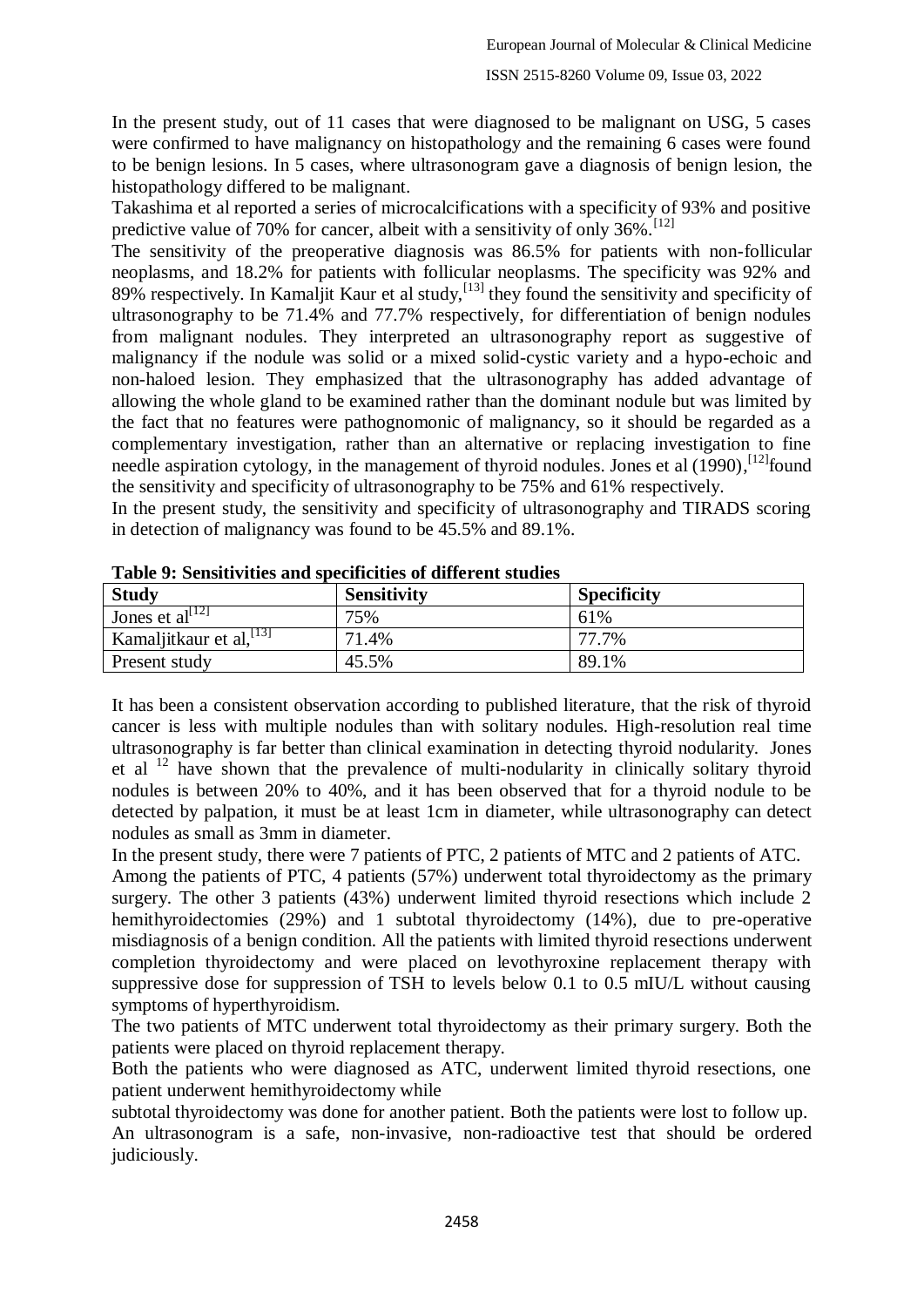# **Limitation if the Study**

The sample size of this study is limited. The number of malignant cases during this study period is not sufficient enough to make concrete conclusions regarding the sensitivity, specificity, positive predictive value, negative predictive value and accuracy of the ultrasonography and TIRADS scoring system in correlation with the histopathological diagnosis.

# **CONCLUSION**

The present study was undertaken to evaluate the usefulness of clinical evaluation and USG TIRADS score in management of thyroid nodules.

- 1. Thyroid swellings are common in females in ages group 30-50 years.
- 2. Commonest presenting symptom is swelling in front of neck.
- 3. In the present study, the sensitivity and specificity of USG thyroid with TIRADS score was 45.5% and 89.1%.
- 4. High resolution ultrasound is an accurate technique, that has helped to analyse the suspicious sonographic features of thyroid swellings and to assess the risk of malignancy and quantify it using TIRADS score.
- 5. The sonographic features like irregular margins, solid component, hypoechogenicity, taller than wide shape, micro-calcifications, nodularity are associated with risk of malignancy.
- 6. Features on USG like isoechogenicity or hyperechogenicity, mixed (solid and cystic) content of the nodule, macrocalcifications are associated with benign type lesions.
- 7. USG TIRADS score offers the following advantages
	- a) Non-invasive, easily available, cost effective investigation
	- b) No patient dis-comfort
	- c) Offers objectivity (if done by an experienced radiologist)
	- d) Identifies malignant lesions with high accuracy.
	- e) Aids in clinical decision making
	- f) Prevents unnecessary surgeries.
- 8. The ideal test should have a sensitivity and specificity of 100%. A multimodality approach with use of FNAC and USG will give optimal results and avoid mismanagement.

# **Acknowledgment**

The author is thankful to Department of Surgery for providing all the facilities to carry out this work.

# **REFERENCES**

- 1. EG, Tessler FN, Hoang JK et-al. Thyroid Ultrasound Reporting Lexicon: White Paper of the ACR Thyroid Imaging, Reporting and Data System (TIRADS) Committee. J Am CollRadiol. 2015;12 (12): 1272-9.
- 2. Horvath E, Majlis S, Rossi R et-al. An ultrasonogram reporting system for thyroid nodules stratifying cancer risk for clinical management. J. Clin. Endocrinol. Metab. 2009;94 (5): 1748-51.
- 3. Kwak JY, Han KH, Yoon JH et-al. Thyroid imaging reporting and data system for US features of nodules: a step in establishing better stratification of cancer risk. Radiology. 2011;260 (3): 892-9.
- 4. Park K. Nutrition and Health, Park's textbook of Preventive and Social Medicine 8th edition. BanarasidasBhanot publishers; 2005:10:419-420.
- 5. Weisberg NK, Spengler DM, Netterville JL. Stretch induced nerve injury as a cause of paralysis secondary to the anterior cervical approach. Otolaryngol Head Neck Surgery 1997;166:317-26.